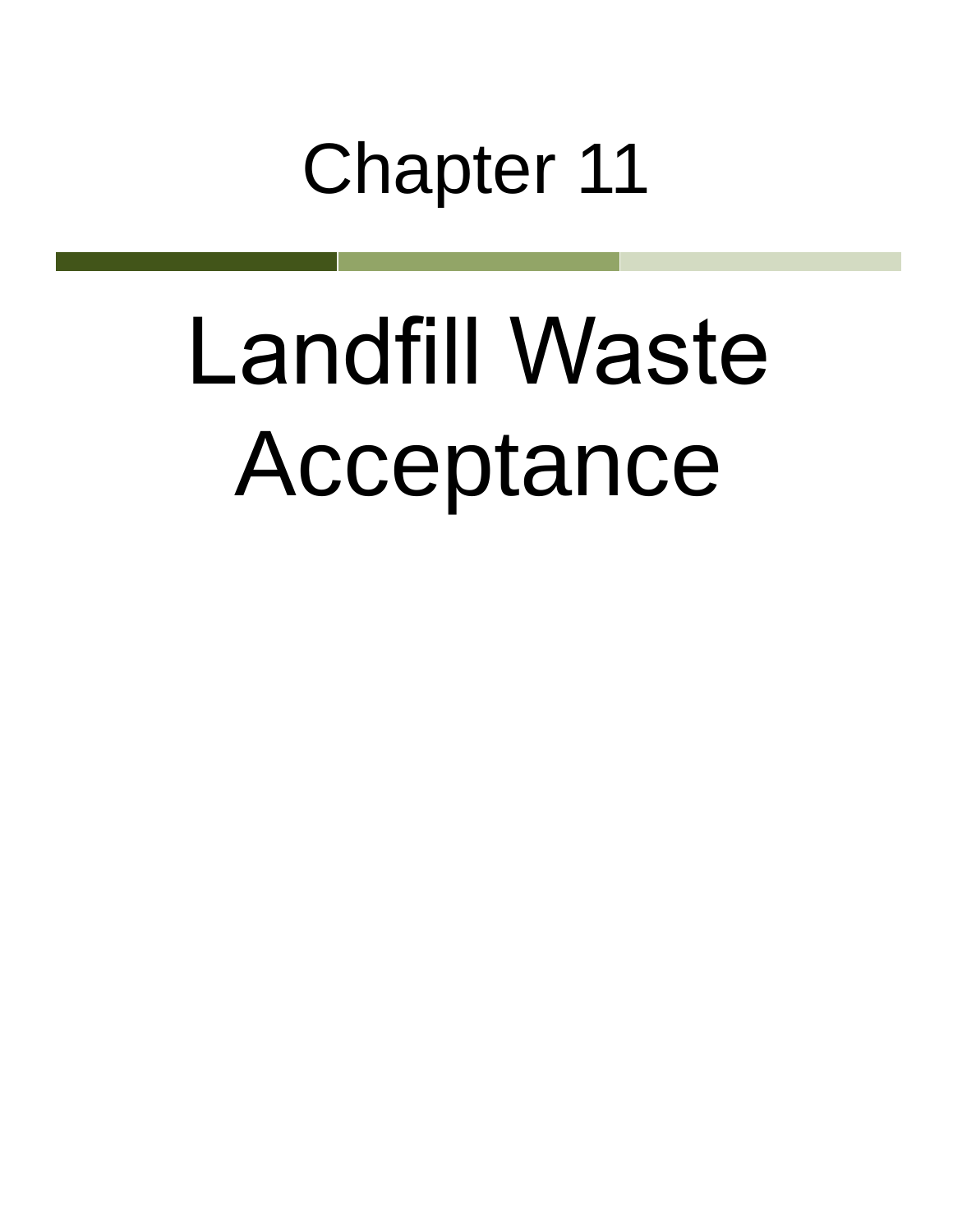| Requested Facility:                                                                                                                                                                                                                                                                                                                                                                                                                                                                                                                                                                                                                                                                                                                                                                                    |               | Unsure Profile Number:                                                                                                                                                                                                         |                            |            |
|--------------------------------------------------------------------------------------------------------------------------------------------------------------------------------------------------------------------------------------------------------------------------------------------------------------------------------------------------------------------------------------------------------------------------------------------------------------------------------------------------------------------------------------------------------------------------------------------------------------------------------------------------------------------------------------------------------------------------------------------------------------------------------------------------------|---------------|--------------------------------------------------------------------------------------------------------------------------------------------------------------------------------------------------------------------------------|----------------------------|------------|
|                                                                                                                                                                                                                                                                                                                                                                                                                                                                                                                                                                                                                                                                                                                                                                                                        |               |                                                                                                                                                                                                                                |                            |            |
| A. GENERATOR INFORMATION (MATERIAL ORIGIN)                                                                                                                                                                                                                                                                                                                                                                                                                                                                                                                                                                                                                                                                                                                                                             |               | <b>B. BILLING INFORMATION</b>                                                                                                                                                                                                  | <b>U SAME AS GENERATOR</b> |            |
| 1. Generator Name: et al. 2006. The contract of the contract of the contract of the contract of the contract of                                                                                                                                                                                                                                                                                                                                                                                                                                                                                                                                                                                                                                                                                        |               | 1. Billing Name: The Committee of the Committee of the Committee of the Committee of the Committee of the Committee of the Committee of the Committee of the Committee of the Committee of the Committee of the Committee of t |                            |            |
| 2. Site Address: The Address of the Address of the Address of the Address of the Address of the Address of the Address of the Address of the Address of the Address of the Address of the Address of the Address of the Addres                                                                                                                                                                                                                                                                                                                                                                                                                                                                                                                                                                         |               | 2. Billing Address: North American Communication of the Communication of the Communication of the Communication                                                                                                                |                            |            |
|                                                                                                                                                                                                                                                                                                                                                                                                                                                                                                                                                                                                                                                                                                                                                                                                        |               | (City, State, ZJP) Care and Contract and Contract of the Contract of the Contract of the Contract of the Contract of the Contract of the Contract of the Contract of the Contract of the Contract of the Contract of the Contr |                            |            |
| 3. County: The country of the country of the country of the country of the country of the country of the country of the country of the country of the country of the country of the country of the country of the country of t                                                                                                                                                                                                                                                                                                                                                                                                                                                                                                                                                                         |               | 3. Contact Name: Electric Contract Contract of Contract Contract Contract Contract Contract Contract Contract Contract Contract Contract Contract Contract Contract Contract Contract Contract Contract Contract Contract Cont |                            |            |
| 4. Contact Name: 1988 and 2008 and 2008 and 2008 and 2008 and 2008 and 2008 and 2008 and 2008 and 2008 and 200                                                                                                                                                                                                                                                                                                                                                                                                                                                                                                                                                                                                                                                                                         |               |                                                                                                                                                                                                                                |                            |            |
| 5. Email: The Commission of the Commission of the Commission of the Commission of the Commission of the Commission                                                                                                                                                                                                                                                                                                                                                                                                                                                                                                                                                                                                                                                                                     |               | 5. Phone: 6. Fax: 6. Fax:                                                                                                                                                                                                      |                            |            |
|                                                                                                                                                                                                                                                                                                                                                                                                                                                                                                                                                                                                                                                                                                                                                                                                        |               | <b>Dives</b> Di No.<br>7. WM Hauled?                                                                                                                                                                                           |                            |            |
| 8. Generator EPA ID: Q N/A                                                                                                                                                                                                                                                                                                                                                                                                                                                                                                                                                                                                                                                                                                                                                                             |               | 8. P.O. Number: The Contract of the Contract of the Contract of the Contract of the Contract of the Contract of the Contract of the Contract of the Contract of the Contract of the Contract of the Contract of the Contract o |                            |            |
| 9, State ID: 2008 Contract Contract Contract Contract Contract Contract Contract Contract Contract Contract Contract Contract Contract Contract Contract Contract Contract Contract Contract Contract Contract Contract Contra                                                                                                                                                                                                                                                                                                                                                                                                                                                                                                                                                                         | $\Box N/A$    | 9. Payment Method: Q Credit Account Q Cash Q Credit Card                                                                                                                                                                       |                            |            |
| C. MATERIAL INFORMATION                                                                                                                                                                                                                                                                                                                                                                                                                                                                                                                                                                                                                                                                                                                                                                                |               | <b>D. REGULATORY INFORMATION</b>                                                                                                                                                                                               |                            |            |
| 1. Common Name:                                                                                                                                                                                                                                                                                                                                                                                                                                                                                                                                                                                                                                                                                                                                                                                        |               | 1. EPA Hazardous Waste?                                                                                                                                                                                                        | $\Box$ Yes* $\Box$ No      |            |
| Describe Process Generating Material:<br>□ See Attached                                                                                                                                                                                                                                                                                                                                                                                                                                                                                                                                                                                                                                                                                                                                                |               | Code:                                                                                                                                                                                                                          |                            |            |
|                                                                                                                                                                                                                                                                                                                                                                                                                                                                                                                                                                                                                                                                                                                                                                                                        |               | 2. State Hazardous Waste?<br>Code:                                                                                                                                                                                             | $Q$ Yes $Q$ No             |            |
|                                                                                                                                                                                                                                                                                                                                                                                                                                                                                                                                                                                                                                                                                                                                                                                                        |               | 3. Is this material non-hazardous due to Treatment,<br>Delisting, or an Exclusion?                                                                                                                                             | $\Box$ Yes* $\Box$ No      |            |
| 2. Material Composition and Contaminants:<br>□ See Attached                                                                                                                                                                                                                                                                                                                                                                                                                                                                                                                                                                                                                                                                                                                                            |               | 4. Contains Underlying Hazardous Constituents?                                                                                                                                                                                 | □ Yes* □ No                |            |
| 1.                                                                                                                                                                                                                                                                                                                                                                                                                                                                                                                                                                                                                                                                                                                                                                                                     |               | 5. From an industry regulated under Benzene NESHAP?                                                                                                                                                                            | $\Box$ Yes* $\Box$ No      |            |
| 2.                                                                                                                                                                                                                                                                                                                                                                                                                                                                                                                                                                                                                                                                                                                                                                                                     |               | 6. Facility remediation subject to 40 CFR 63 GGGGG?                                                                                                                                                                            | $\Box$ Yes* $\Box$ No      |            |
| 3.                                                                                                                                                                                                                                                                                                                                                                                                                                                                                                                                                                                                                                                                                                                                                                                                     |               | 7. CERCLA or State-mandated clean-up?                                                                                                                                                                                          | $\Box$ Yes* $\Box$ No      |            |
| 4.                                                                                                                                                                                                                                                                                                                                                                                                                                                                                                                                                                                                                                                                                                                                                                                                     |               | 8. NRC or State-regulated radioactive or NORM waste? □ Yes* □ No                                                                                                                                                               |                            |            |
| Total composition must be equal to or greater than 100% 2100%                                                                                                                                                                                                                                                                                                                                                                                                                                                                                                                                                                                                                                                                                                                                          |               | *If Yes, see Addendum (page 2) for additional questions and space.                                                                                                                                                             |                            |            |
| 3, State Waste Codes: 2008. The Codes of the Codes of the Codes of the Codes of the Codes of the Codes of the Codes of the Codes of the Codes of the Codes of the Codes of the Codes of the Codes of the Codes of the Codes of                                                                                                                                                                                                                                                                                                                                                                                                                                                                                                                                                                         | $\Box N/A$    | 9. Contains PCBs? $\rightarrow$ If Yes, answer a, b and c,                                                                                                                                                                     | $\Box$ Yes. $\Box$ No.     |            |
| 4. Color:                                                                                                                                                                                                                                                                                                                                                                                                                                                                                                                                                                                                                                                                                                                                                                                              |               | a. Regulated by 40 CFR 761?                                                                                                                                                                                                    | $\Box$ Yes $\Box$ No       |            |
| 5. Physical State at 70°F: □ Solid □ Liquid □ Other:                                                                                                                                                                                                                                                                                                                                                                                                                                                                                                                                                                                                                                                                                                                                                   |               | b. Remediation under 40 CFR 761.61 (a)?                                                                                                                                                                                        | $\Box$ Yes $\Box$ No       |            |
| 6. Free Liquid Range Percentage: ___________ to __________                                                                                                                                                                                                                                                                                                                                                                                                                                                                                                                                                                                                                                                                                                                                             | $\Box N/A$    | c. Were PCB imported into the US?<br>10. Regulated and/or Untreated                                                                                                                                                            | TYes TING                  |            |
| $7.$ pH: to to the contract of the contract of the contract of the contract of the contract of the contract of the contract of the contract of the contract of the contract of the contract of the contract of the contract o                                                                                                                                                                                                                                                                                                                                                                                                                                                                                                                                                                          | IN/A          | Medical/Infectious Waste?                                                                                                                                                                                                      | $\Box$ Yes $\Box$ No       |            |
| 8. Strong Odor: Q Yes Q No Describe:                                                                                                                                                                                                                                                                                                                                                                                                                                                                                                                                                                                                                                                                                                                                                                   |               | 11. Contains Asbestos?                                                                                                                                                                                                         | TYes TINO                  |            |
| 9. Flash Point: Q <140°F Q 140°-199°F Q ≥200°                                                                                                                                                                                                                                                                                                                                                                                                                                                                                                                                                                                                                                                                                                                                                          | $\Box N/A$    | > If Yes: Q Non-Friable Q Non-Friable - Regulated Q Triable                                                                                                                                                                    |                            |            |
| E. ANALYTICAL AND OTHER REPRESENTATIVE INFORMATION                                                                                                                                                                                                                                                                                                                                                                                                                                                                                                                                                                                                                                                                                                                                                     |               | <b>F. SHIPPING AND DOT INFORMATION</b>                                                                                                                                                                                         |                            |            |
| 1. Analytical attached                                                                                                                                                                                                                                                                                                                                                                                                                                                                                                                                                                                                                                                                                                                                                                                 | $\square$ Yes | 1. One-Time Event ORepeat Event / Ongoing Business                                                                                                                                                                             |                            |            |
| Please identify applicable samples and/or lab reports:                                                                                                                                                                                                                                                                                                                                                                                                                                                                                                                                                                                                                                                                                                                                                 |               | 2. Estimated Quantity/Unit of Measure:                                                                                                                                                                                         |                            |            |
|                                                                                                                                                                                                                                                                                                                                                                                                                                                                                                                                                                                                                                                                                                                                                                                                        |               | □ Tons □ Yards □ Drums □ Gallons □ Other:                                                                                                                                                                                      |                            |            |
|                                                                                                                                                                                                                                                                                                                                                                                                                                                                                                                                                                                                                                                                                                                                                                                                        |               | 3. Container Type and Size:                                                                                                                                                                                                    |                            |            |
|                                                                                                                                                                                                                                                                                                                                                                                                                                                                                                                                                                                                                                                                                                                                                                                                        |               | 4. USDOT Proper Shipping Name:                                                                                                                                                                                                 |                            | $\Box$ N/A |
| 2. Other information attached (such as MSDS)?                                                                                                                                                                                                                                                                                                                                                                                                                                                                                                                                                                                                                                                                                                                                                          | $\square$ Yes |                                                                                                                                                                                                                                |                            |            |
| G. GENERATOR CERTIFICATION (PLEASE READ AND CERTIFY BY SIGNATURE)<br>By signing this EZ Profile™ form. I hereby certify that all information submitted in this and all attached documents contain true and accurate descriptions of this material, and that<br>all relevant information necessary for proper material characterization and to identify known and suspected hazards has been provided. Any analytical data attached was derived<br>from a sample that is representative as defined in 40 CFR 261 - Appendix 1 or by using an equivalent method. All changes occurring in the character of the material (i.e., changes<br>in the process or new analytical) will be identified by the Generator and be disclosed to Waste Management prior to providing the material to Waste Management |               |                                                                                                                                                                                                                                |                            |            |
| If I am an agent signing on behalf of the Generator, I have confirmed with the<br>Generator that information contained in this Profile is accurate and complete.                                                                                                                                                                                                                                                                                                                                                                                                                                                                                                                                                                                                                                       |               | <b>Certification Signature</b>                                                                                                                                                                                                 |                            |            |
| Name (Print): Date:                                                                                                                                                                                                                                                                                                                                                                                                                                                                                                                                                                                                                                                                                                                                                                                    |               |                                                                                                                                                                                                                                |                            |            |
| Title:                                                                                                                                                                                                                                                                                                                                                                                                                                                                                                                                                                                                                                                                                                                                                                                                 |               |                                                                                                                                                                                                                                |                            |            |

Company:

THINK GREEN:

QUESTIONS? CALL 800 963 4776 FOR ASSISTANCE

Revised August 8, 2014<br>2014 Waste Management, Inc.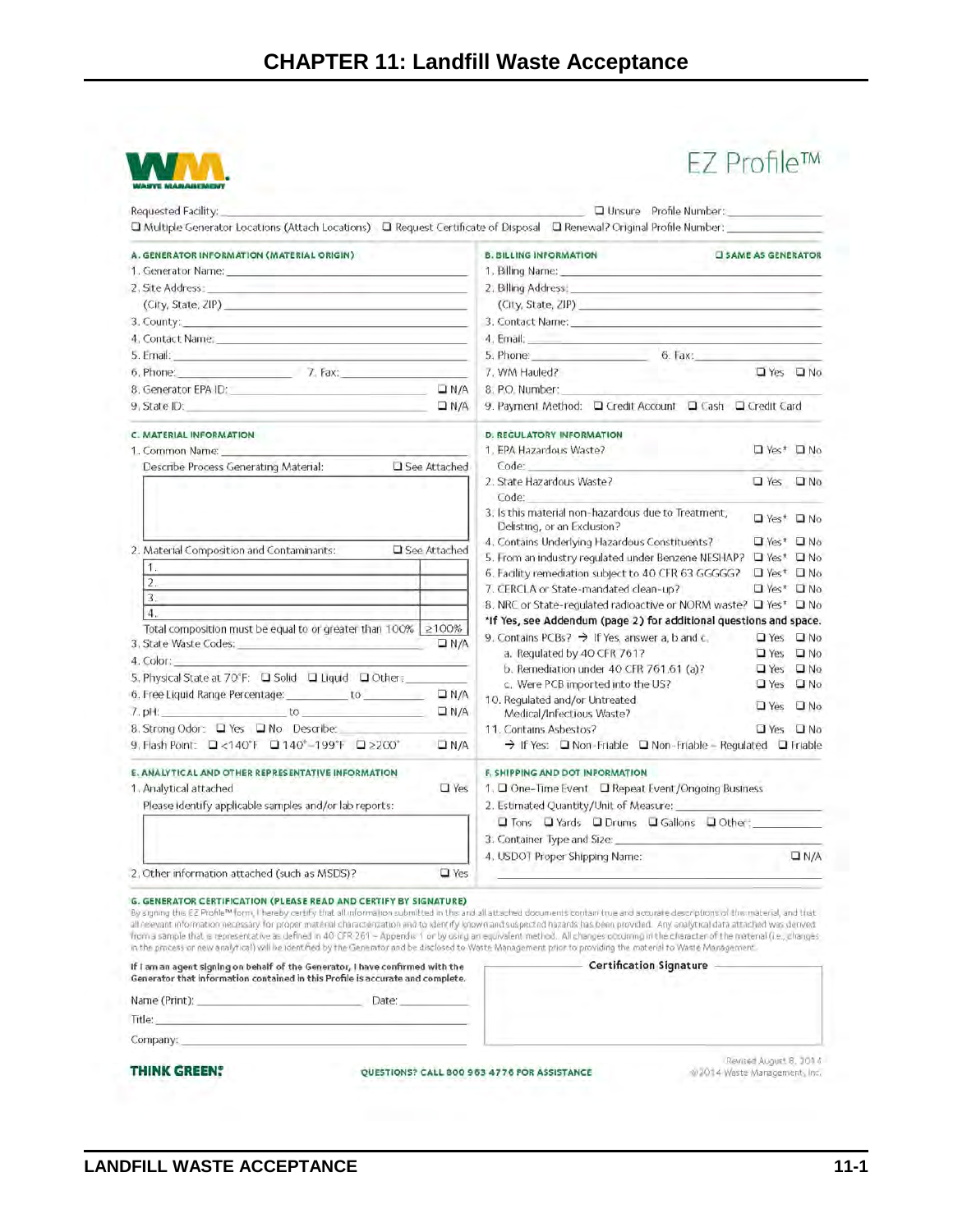|                                                                           |                                                                                                                                                                   | EZ Profile™ Addendum                                                                                                                                       |                                                        |
|---------------------------------------------------------------------------|-------------------------------------------------------------------------------------------------------------------------------------------------------------------|------------------------------------------------------------------------------------------------------------------------------------------------------------|--------------------------------------------------------|
| <b>EZ Profile™</b>                                                        | Only complete this Addendum if prompted by responses on EZ Profile™ (page 1)<br>or to provide additional information. Sections and question numbers correspond to | Profile Number:                                                                                                                                            |                                                        |
| <b>C. MATERIAL INFORMATION</b>                                            |                                                                                                                                                                   |                                                                                                                                                            |                                                        |
| Describe Process Generating Material (Continued from page 1):             |                                                                                                                                                                   | If more space is needed, please attach additional pages.                                                                                                   |                                                        |
| Material Composition and Contaminants (Continued from page 1):            |                                                                                                                                                                   | If more space is needed, please attach additional pages                                                                                                    |                                                        |
| 5.                                                                        |                                                                                                                                                                   |                                                                                                                                                            |                                                        |
| 6.                                                                        |                                                                                                                                                                   |                                                                                                                                                            |                                                        |
| 7.                                                                        |                                                                                                                                                                   |                                                                                                                                                            |                                                        |
| 8.                                                                        |                                                                                                                                                                   |                                                                                                                                                            |                                                        |
| 9.                                                                        |                                                                                                                                                                   |                                                                                                                                                            |                                                        |
|                                                                           |                                                                                                                                                                   | Total composition must be equal to or greater than 100%                                                                                                    | >100%                                                  |
| <b>D. REGULATORY INFORMATION</b>                                          |                                                                                                                                                                   |                                                                                                                                                            |                                                        |
|                                                                           | Only questions with a "Yes" response in Section D on the EZ Profile <sup>TM</sup> form (page 1) need to be answered here.                                         |                                                                                                                                                            |                                                        |
| 1. EPA Hazardous Waste                                                    |                                                                                                                                                                   |                                                                                                                                                            |                                                        |
|                                                                           | a. Please list all USEPA listed and characteristic waste code numbers:                                                                                            |                                                                                                                                                            |                                                        |
|                                                                           |                                                                                                                                                                   |                                                                                                                                                            |                                                        |
|                                                                           |                                                                                                                                                                   |                                                                                                                                                            |                                                        |
|                                                                           |                                                                                                                                                                   |                                                                                                                                                            |                                                        |
|                                                                           | b. Is the material subject to the Alternative Debris standards (40 CFR 268.45)?                                                                                   |                                                                                                                                                            | $\square$ Yes                                          |
|                                                                           | c. Is the material subject to the Alternative Soil standards (40 CFR 268.49)? $\rightarrow$ If Yes, complete question 4.                                          |                                                                                                                                                            | $\n  Q No$<br>□ Yes<br>$J$ No                          |
|                                                                           | d. Is the material exempt from Subpart CC Controls (40 CFR 264,1083)?                                                                                             |                                                                                                                                                            | <b>U</b> Yes<br>$\Box$ No                              |
| $\rightarrow$ If Yes, please check one of the following:                  |                                                                                                                                                                   |                                                                                                                                                            |                                                        |
|                                                                           | $\square$ Waste meets LDR or treatment exemptions for organics (40 CFR 264.1082(c)(2) or (c)(4))                                                                  |                                                                                                                                                            |                                                        |
|                                                                           | $\Box$ Waste contains VOCs that average <500 ppmw (CFR 264.1082(c)(1)) - will require annual update.                                                              |                                                                                                                                                            |                                                        |
| 2. State Hazardous Waste $\rightarrow$ Please list all state waste codes: |                                                                                                                                                                   |                                                                                                                                                            |                                                        |
|                                                                           | 3. For material that is Treated, Delisted, or Excluded $\rightarrow$ Please indicate the category, below:                                                         |                                                                                                                                                            |                                                        |
| Delisted Hazardous Waste                                                  | $\Box$ Excluded Waste under 40 CFR 261.4 $\rightarrow$ Specify Exclusion:                                                                                         |                                                                                                                                                            |                                                        |
| Treated Hazardous Waste Debris                                            |                                                                                                                                                                   | $\Box$ Treated Characteristic Hazardous Waste $\rightarrow$ If checked, complete question 4.                                                               |                                                        |
|                                                                           | 4. Underlying Hazardous Constituents > Please list all Underlying Hazardous Constituents:                                                                         |                                                                                                                                                            |                                                        |
|                                                                           |                                                                                                                                                                   |                                                                                                                                                            |                                                        |
|                                                                           |                                                                                                                                                                   |                                                                                                                                                            |                                                        |
|                                                                           |                                                                                                                                                                   |                                                                                                                                                            |                                                        |
|                                                                           |                                                                                                                                                                   | 5. Industries regulated under Benzene NESHAP include petroleum refineries, chemical manufacturing plants, coke by-product recovery plants, and TSDFs.      |                                                        |
|                                                                           | a. Are you a TSDF? → If yes, please complete Benzene NESHAP questionnaire. If not, continue.                                                                      |                                                                                                                                                            | $\Box$ Yes $\Box$ No                                   |
| b. Does this material contain benzene?                                    |                                                                                                                                                                   |                                                                                                                                                            | $\Box$ Yes $\Box$ No                                   |
| 1. If yes, what is the flow weighted average concentration?               |                                                                                                                                                                   |                                                                                                                                                            | ppmw                                                   |
|                                                                           | c. What is your facility's current total annual benzene quantity in Megagrams?                                                                                    | □<1 Mg □ 1-9.99 Mg □ ≥10 Mg                                                                                                                                |                                                        |
| d. Is this waste soil from a remediation?                                 |                                                                                                                                                                   |                                                                                                                                                            | O Yes O No                                             |
|                                                                           | 1. If yes, what is the benzene concentration in remediation waste?                                                                                                |                                                                                                                                                            | ppmw                                                   |
| e. Does the waste contain >10% water/moisture?                            |                                                                                                                                                                   |                                                                                                                                                            | $\Box$ Yes $\Box$ No.                                  |
|                                                                           | f. Has material been treated to remove 99% of the benzene or to achieve <10 ppmw?                                                                                 |                                                                                                                                                            | O Yes O No                                             |
| $\rightarrow$ If yes, specify exemption:                                  | g. Is material exempt from controls in accordance with 40 CFR 61.342?                                                                                             |                                                                                                                                                            | □ Yes □ No                                             |
|                                                                           |                                                                                                                                                                   | h. Based on your knowledge of your waste and the BWON regulations, do you believe that this waste stream is subject to                                     |                                                        |
| treatment and control requirements at an off-site TSDF?                   |                                                                                                                                                                   |                                                                                                                                                            | $\Box$ Yes<br>$\square$ No                             |
|                                                                           | 6.40 CFR 63 GGGGG $\rightarrow$ Does the material contain <500 ppmw VOHAPs at the point of determination?                                                         |                                                                                                                                                            | $\Box$ Yes $\Box$ No.                                  |
|                                                                           |                                                                                                                                                                   | 7. CERCLA or State-Mandated dean up $\rightarrow$ Please submit the Record of Decision or other documentation with process information to assist others in |                                                        |
|                                                                           |                                                                                                                                                                   | the evaluation for proper disposal. A "Determination of Acceptability" may be needed for CERCLA wastes not going to a CERCLA approved facility,            |                                                        |
|                                                                           | 8. NRC or state regulated radioactive or NORM Waste $\rightarrow$ Please identify isotopes and pCi/g:                                                             |                                                                                                                                                            |                                                        |
|                                                                           |                                                                                                                                                                   |                                                                                                                                                            |                                                        |
| <b>THINK GREEN:</b>                                                       |                                                                                                                                                                   |                                                                                                                                                            | Revised August 8, 2014<br>4020 4 Waste Management Inc. |
|                                                                           | QUESTIONS? CALL 800 963 4776 FOR ASSISTANCE                                                                                                                       |                                                                                                                                                            |                                                        |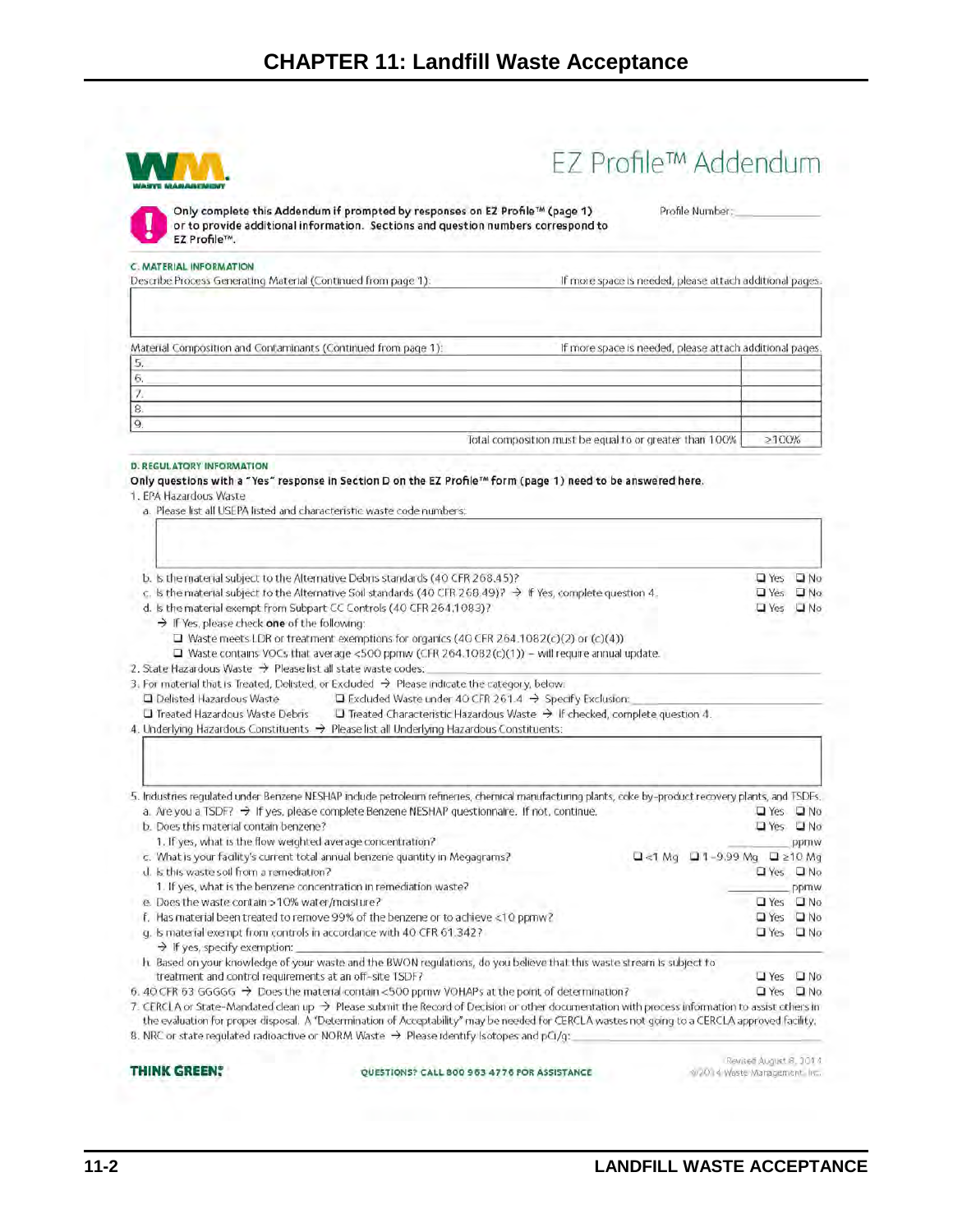

## Additional Profile Information

Profile Number:

| <b>C. MATERIAL INFORMATION</b>                                 |                                                          |       |
|----------------------------------------------------------------|----------------------------------------------------------|-------|
| Material Composition and Contaminants (Continued from page 2): | If more space is needed, please attach additional pages. |       |
| 10.                                                            |                                                          |       |
| 11.                                                            |                                                          |       |
| 12.                                                            |                                                          |       |
| 13.                                                            |                                                          |       |
| 14.                                                            |                                                          |       |
| 15.                                                            |                                                          |       |
| 16                                                             |                                                          |       |
| 17.                                                            |                                                          |       |
| 18.                                                            |                                                          |       |
| 19.                                                            |                                                          |       |
| 20.                                                            |                                                          |       |
| 21.                                                            |                                                          |       |
| 22.                                                            |                                                          |       |
| 23.                                                            |                                                          |       |
| 24.                                                            |                                                          |       |
| 25.                                                            |                                                          |       |
| 26.                                                            |                                                          |       |
| 27.                                                            |                                                          |       |
| 28.                                                            |                                                          |       |
| 29.                                                            |                                                          |       |
| 30.                                                            |                                                          |       |
| 31.                                                            |                                                          |       |
| 32.                                                            |                                                          |       |
| 33,                                                            |                                                          |       |
| 34.                                                            |                                                          |       |
| 35.                                                            |                                                          |       |
| 36.                                                            |                                                          |       |
| 37.                                                            |                                                          |       |
| 38.                                                            |                                                          |       |
| 39.                                                            |                                                          |       |
| 40.                                                            |                                                          |       |
|                                                                | Total composition must be equal to or greater than 100%  | >100% |

**D. REGULATORY INFORMATION** 

1. EPA Hazardous Waste

a. Please list all USEPA listed and characteristic waste code numbers (Continued from page 2):

**THINK GREEN:** 

QUESTIONS? CALL 800 963 4776 FOR ASSISTANCE

Revised August 8, 2014<br>©2014 Waste Management, Inc.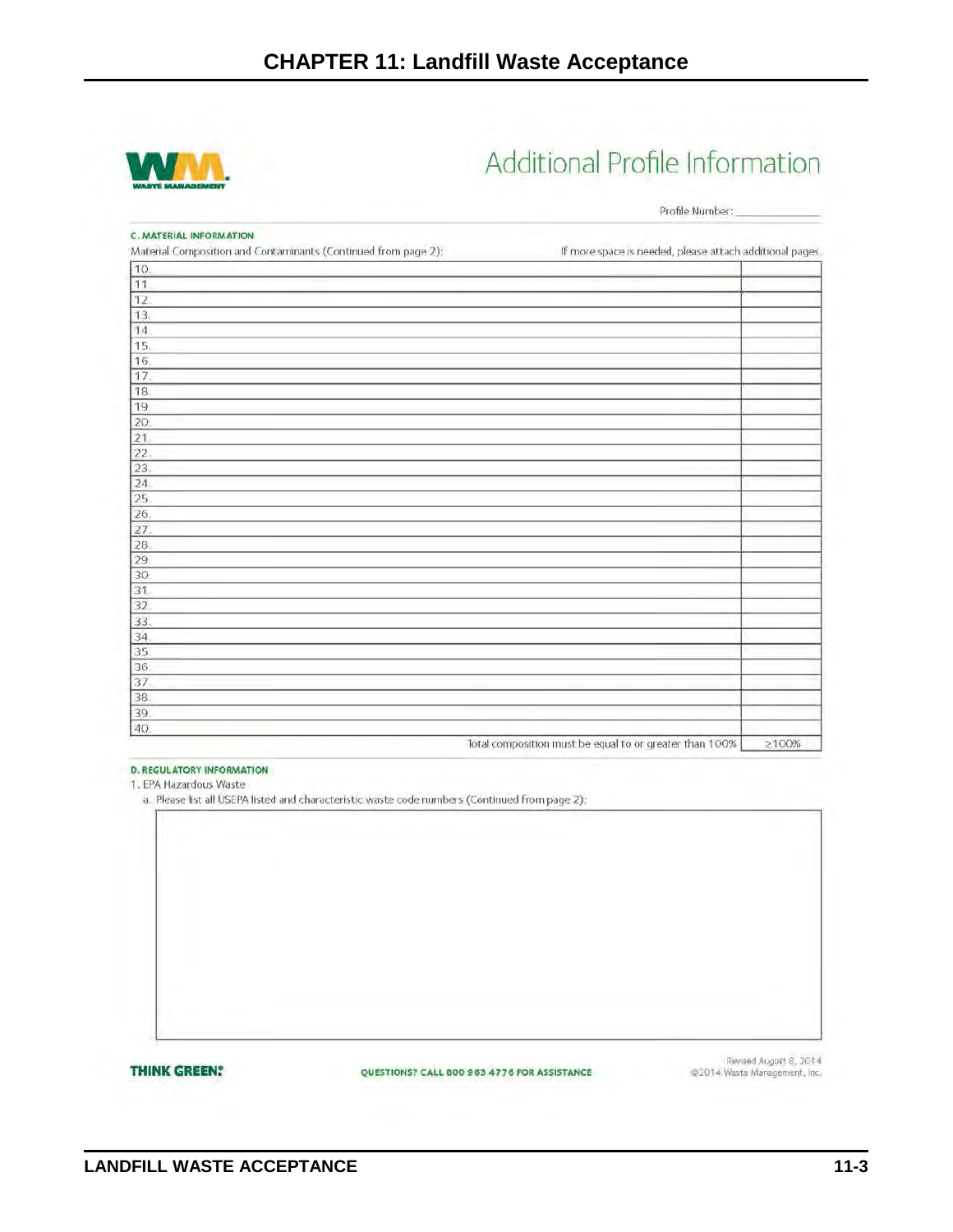

#### MICHIGAN NON-HAZARDOUS WASTE PROFILE ADDENDUM

| Profile Number                                                                                                                                                                                                                                                                                                                                                                                                      |  |                                                                    |                                                               |  |
|---------------------------------------------------------------------------------------------------------------------------------------------------------------------------------------------------------------------------------------------------------------------------------------------------------------------------------------------------------------------------------------------------------------------|--|--------------------------------------------------------------------|---------------------------------------------------------------|--|
| F. Michigan Addendum                                                                                                                                                                                                                                                                                                                                                                                                |  |                                                                    |                                                               |  |
| 1. Is this Waste to be solidified by WM prior to disposal into the landfill?<br>2. Does this exhibit any of the reactivity characteristics as defined by MI Part 111 R 299.9212(3)?<br>3. Does this waste contain any RCRA herbicides or pesticides?<br>4. Do you generate any regulated Hazardous Waste?<br>If "Yes," do you have procedures in place to prevent Hazardous Waste from being mixed with this waste? |  | $\Box$ Yes<br>$\Box$ Yes<br>$\Box$ Yes<br>$\Box$ Yes<br>$\Box$ Yes | $\Box$ No<br>$\Box$ No<br>$\Box$ No<br>$\Box$ No<br>$\Box$ No |  |
| <b>G. SOLVENTS OR PAINTS:</b>                                                                                                                                                                                                                                                                                                                                                                                       |  |                                                                    |                                                               |  |
| $\Box$ Not applicable, this waste does not contain any solvents or paints.                                                                                                                                                                                                                                                                                                                                          |  |                                                                    |                                                               |  |
| What solvent(s), if any, are in use and for what purpose?                                                                                                                                                                                                                                                                                                                                                           |  |                                                                    |                                                               |  |
| If this waste is from a Paint Spray Booth, please explain in detail how the spray guns are cleaned and what is done with that waste?                                                                                                                                                                                                                                                                                |  |                                                                    |                                                               |  |
| After a paint line and/or spray gun is cleaned, is the new paint purged through and disposed of separately?                                                                                                                                                                                                                                                                                                         |  |                                                                    |                                                               |  |
| H. Complete this Section ONLY IF THIS WASTE IS PROPOSED FOR DISPOSAL AT WOODLAND MEADOWS                                                                                                                                                                                                                                                                                                                            |  |                                                                    |                                                               |  |
| SPECIAL WASTE DECLARATION<br>(Check below those Special Wastes that are proposed for disposal by Waste Management:)                                                                                                                                                                                                                                                                                                 |  |                                                                    |                                                               |  |
| $\Box$ a. Waste from an industrial process.                                                                                                                                                                                                                                                                                                                                                                         |  |                                                                    |                                                               |  |
| $\Box$ b. Waste from a pollution control process.                                                                                                                                                                                                                                                                                                                                                                   |  |                                                                    |                                                               |  |
| $\Box$ c. Waste containing free liquids.                                                                                                                                                                                                                                                                                                                                                                            |  |                                                                    |                                                               |  |
| $\Box$ d. Residue and debris from a cleanup of a spill of a chemical or commercial product or a waste listed in a.-c. and l.-n. of this form.                                                                                                                                                                                                                                                                       |  |                                                                    |                                                               |  |
| $\square$ e. Contaminated residuals, or articles from the cleanup of a facility generating, storing, treating or recycling or<br>disposing of chemical substances, commercial products or wastes listed in a.-d., f or g of this form.                                                                                                                                                                              |  |                                                                    |                                                               |  |
| $\Box$ f. Any waste which is non-hazardous as a result of treatment pursuant to Subtitle C of the Resource Conservation and Recovery Act<br>(R.C.R.A.).                                                                                                                                                                                                                                                             |  |                                                                    |                                                               |  |
| $\Box$ g. Chemical containing equipment removed from service, which the chemical composition and concentration are unknown.                                                                                                                                                                                                                                                                                         |  |                                                                    |                                                               |  |
| $\Box$ h. Drums, or containers capable of holding greater than 25 gallons, whether empty, partially full or full.                                                                                                                                                                                                                                                                                                   |  |                                                                    |                                                               |  |
| $\Box$ i. Friable or non-friable asbestos containing waste from building demolition or cleanup, including wallboard, wall, ceiling or spray<br>coverings, pipe insulation, etc.                                                                                                                                                                                                                                     |  |                                                                    |                                                               |  |
| $\Box$ j. Commercial products or chemicals which are off-specification, outdated, unused or banned. Outdated or off specification uncon-<br>taminated food or beverage products in original consumer containers are not included in this category, unless management of such<br>containers is restricted by applicable regulations.                                                                                 |  |                                                                    |                                                               |  |
| $\Box$ k. Treated or untreated medical waste. Any waste which was once capable, or is capable of inducing infection form a bio-medical<br>source.                                                                                                                                                                                                                                                                   |  |                                                                    |                                                               |  |
| $\Box$ l. Residue / sludges from septic tanks, food service grease traps, or wash waters and wastewaters from commercial laundries, and<br>private or public wastewater treatment facilities.                                                                                                                                                                                                                       |  |                                                                    |                                                               |  |
| $\Box$ m. Chemical containing equipment removed from service, in which the chemical concentrations are known (e.g., acetylene tanks,<br>cathode ray tubes, lab equipment, fluorescent lights, etc.)                                                                                                                                                                                                                 |  |                                                                    |                                                               |  |
| $\Box$ n. Waste produced from the dismantling or demolition of industrial process equipment, or facilities contaminated with chemicals from<br>the industrial process.                                                                                                                                                                                                                                              |  |                                                                    |                                                               |  |
| $\Box$ o. Incinerator ash generated at a Resource Recovery Facility. A facility which burns only non-hazardous household, commercial or<br>industrial and qualifies for the hazardous waste exclusion in 40CFR261.4(b).                                                                                                                                                                                             |  |                                                                    |                                                               |  |
| $\Box$ p. Other, if not specified above.                                                                                                                                                                                                                                                                                                                                                                            |  |                                                                    |                                                               |  |
| BY COMPLETING SECTION H., CUSTOMER WARRANTS THAT HE/SHE HAS DISCLOSED ALL OF THE TYPES OF SPECIAL WASTE PROPOSED<br>TO BE DISPOSED BY WASTE MANAGEMENT                                                                                                                                                                                                                                                              |  |                                                                    |                                                               |  |

 $°2014$  Waste Management

Revised April 24, 2014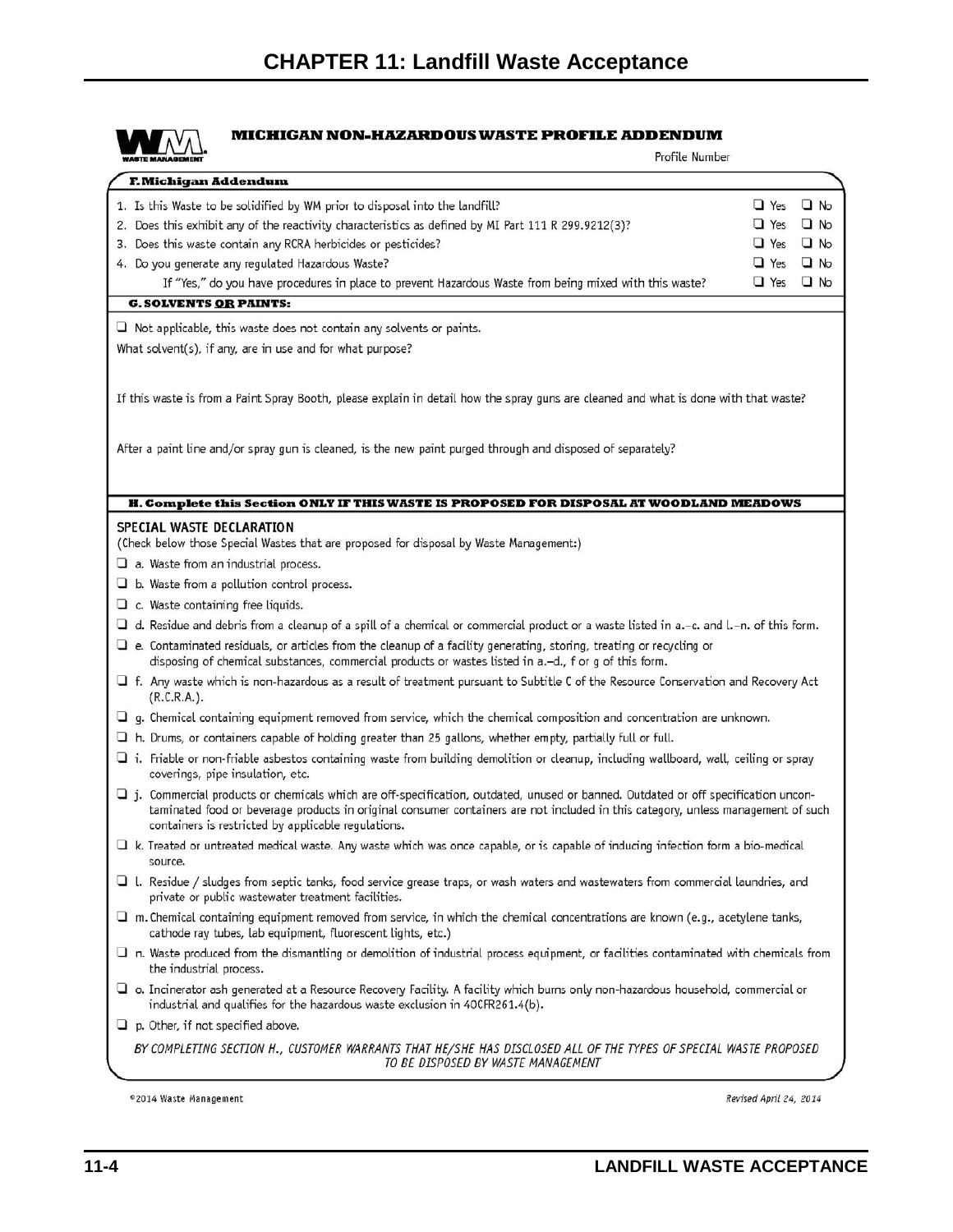### **Landfill Prohibited Materials**

Michigan's solid waste law and rules and federal regulations have restrictions about certain wastes being disposed of in municipal solid waste landfills, also called Type II landfills. There are different requirements for residential waste versus waste from other facilities like businesses, non-profits, municipalities, and hospitals.

Customers should call the local landfill authority and waste hauler to find out their specific disposal options. Also contact the local recycling coordinator regarding recycling and reuse options. A list of local recycling contacts is available at [www.michigan.gov/wasterecycling](https://www.michigan.gov/documents/deq/deq-tou-RecyclingHHWContacts_607038_7.pdf). Facilities can also find waste minimization, management, and disposal information in Chapter 2 of the Michigan Guide to Environmental Health and Safety Regulations at [www.michigan.gov/ehsguide.](http://www.michigan.gov/ehsguide)

#### *Certain wastes are allowed in Michigan Type II landfills, but only in de minimis quantities.*

These wastes include beverage containers, whole motor vehicle tires, and yard clippings. In order to be considered de minimis, they must satisfy all of the following three criteria:

- Commingled with other waste in the truckload the items cannot be readily separated from the other waste
- Small in quantity typical of what a single household would generate
- Present in an incidental manner
- **Beverage containers—**Beverage containers are 1 gallon or less in size and hold either a:
	- Soft drink
	- Soda water, carbonated natural, or mineral water, or other nonalcoholic carbonated drink
	- Beer, ale, or other malt drink of whatever alcoholic content
	- Mixed wine drink or mixed spirit drink

If a deposit was paid on a beverage container, return the container to any retailer that sells that beverage. If a deposit was not paid because it was purchased out-of-state, recycle the container through a [local recycling program.](https://www.michigan.gov/documents/deq/deq-tou-RecyclingHHWContacts_607038_7.pdf)

- **Scrap tires—**Whole scrap tires may be accepted at a landfill if set aside for further processing, but are prohibited from disposal in the landfill. Prior to landfill disposal, the tire must be cut or otherwise processed into pieces. Most tire retailers will accept old tires when new tires are purchased. Check with tire retailers if they accept other old tires. Some communities hold special waste collection days. Contact the [local recycling program](https://www.michigan.gov/documents/deq/deq-tou-RecyclingHHWContacts_607038_7.pdf) for more information. Lists of registered scrap tire haulers, recyclers, processors, and end-users, along with other scrap tire management requirements can be found at [www.michigan.gov/scraptires.](http://www.michigan.gov/scraptires)
- **Yard clippings—**Leaves, grass clippings, vegetable or other garden debris, and shrubbery, brush and tree trimmings less than 4 feet in length and 2 inches in diameter, are prohibited from landfills and incinerators. The ban does not include diseased or infected yard waste. Also vegetative matter used for home decoration and disposed of in de minimis quantities, such as Christmas trees, wreaths, and potted plants are not subject to the ban on yard clippings. Use yard clippings as mulch or practice backyard composting when possible. Contact your county MSU Extension Office (list is at [http://msue.anr.msu.edu.](http://msue.anr.msu.edu/)) for guidance. Yard clippings may also be sent to composting facilities. Go to [www.michigan.gov/deqwaste](http://www.michigan.gov/deqwaste) "Solid Waste" "Composting" for recycling details and a list of composting facilities.

#### *The following other wastes also have special landfill restrictions.*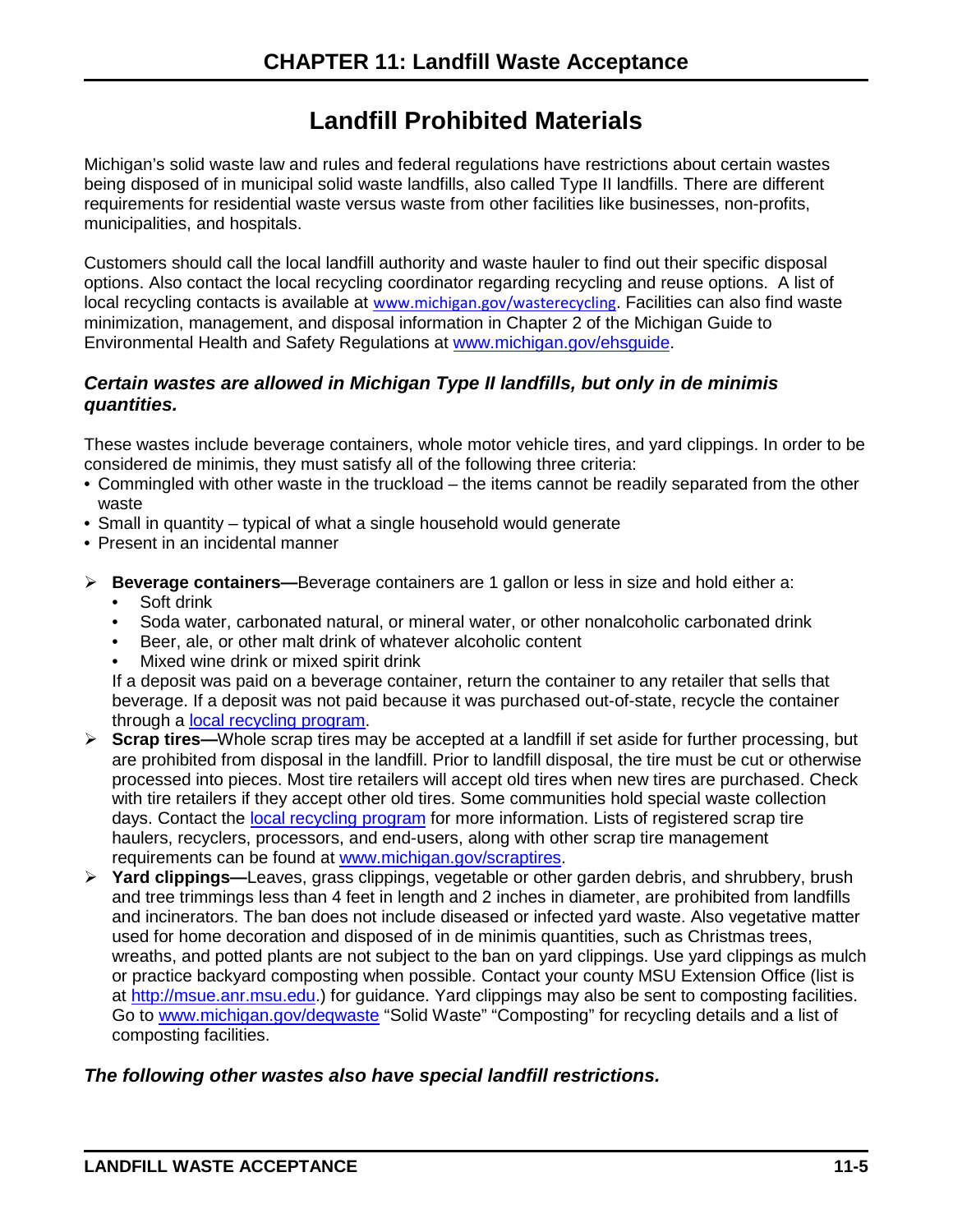- **Appliances and other items containing refrigerants**—Coolants often known by the trade name Freon®, are regulated under Section 608 of the Clean Air Act, and should not be disposed of in a solid waste landfill without accompanying documentation attesting to the proper removal of refrigerant from the appliances. See information at [http://www.epa.gov/ozone.](http://www.epa.gov/ozone) Contact the landfill authority to discuss their requirements if they accept appliances. Other options include salvage yards (look in yellow pages under scrap metal heading) or metal recyclers at [www.michigan.gov/deqrmmd.](http://www.michigan.gov/deqrmmd) Companies that service appliances may also remove coolants from old appliances prior to recycling or disposal.
- **Asbestos—**Regulated asbestos waste is prohibited from landfills unless the landfill meets additional requirements under the Clean Air Act. Contact the landfill authority to find out if they accept asbestos waste, and any special labeling and packaging requirements. For information about types of asbestos regulated by both DEQ and the Department of Labor and Economic Growth, and a list of licensed abatement contractors, go to [www.michigan.gov/deqair](http://www.michigan.gov/deqair) and select "Compliance" "Asbestos NESHAP Program". Homeowners may remove asbestos from their own residences when doing remodeling or demolition projects, but precautions need to be taken and waste taken to a licensed disposal site.
- **Empty drums**—Drums must be crushed to eliminate voids. Contact the landfill authority to see if they accept. Businesses may find drum recyclers at www.michigan.gov/deqrmmd.
- **Lead acid batteries**—Return used batteries to the retailer when purchasing new ones. Any place that sells lead acid batteries must accept at least the same number of batteries sold. Residents should contact the local recycling program for other options. Facilities can find recyclers at www.michigan.gov/deqrmmd.
- **Liquid waste**—Waste that fails the paint filter test is prohibited from landfill disposal when it is not from a household, unless the landfill has an approved research, development, and demonstration project (RDDP). Go to www.michigan.gov/deqwaste "Hazardous & Liquid Industrial Waste" "Hazardous & Liquid Industrial Waste Management" or contact the [District Office](http://www.michigan.gov/deq/0,1607,7-135-3306_3329-12306--,00.html) for more information.
- **Low-level radioactive waste**—Call the Environmental Assistance Center at 1-800-662-9278, email radioactivematerial@michigan.gov, contact the U.S. Nuclear Regulatory Commission, Region III at 630-829-9500, or go to www.nrc.gov and www.michigan.gov/deqwaste "Radiological Protection" for management and disposal options.
- **Medical waste**—Some medical waste cannot be landfilled. Contact the landfill authority regarding what they accept.
- $\triangleright$  Residences can find collection programs for sharps at www.michigan.gov/degmedwaste and the publication ["The Point is Needles Hurt"](http://www.michigan.gov/documents/deq/whm-stsw-mwrp-The-Point-is-Needles-Hurt_257177_7.pdf?20141007162423) provides details about handling needles and syringes from a household. Medical waste producing businesses can also find information on handling requirements and disposal services on this website.
- **Polychlorinated Biphenyls (PCBs)**—Contact the landfill authority to see if they accept small capacitors or fluorescent light ballasts containing PCBs. Contact the U.S. Environmental Protection Agency, Region 5 office, at

312-886-7890 or go to [www.epa.gov/pcb](http://www.epa.gov/pcb) for details on management and disposal requirements.

- **Regulated hazardous waste—**Household hazardous waste (HHW) is not prohibited from landfills. However, residents are encouraged to participate in local household hazardous waste collection. To find local collection options, go to [www.michigan.gov/wasterecycling.](http://www.michigan.gov/wasterecycling) Although not recommended, facilities that are [conditionally exempt small quantity generators](http://www.michigan.gov/documents/deq/deq-ead-tas-wmd-cesq0997_320886_7.pdf) of hazardous waste may dispose of solid hazardous waste in a Type II landfill *if the landfill authority will accept it*. Other hazardous waste from facilities is prohibited from disposal in solid waste landfills. Contact the DEQ [District Office](http://www.michigan.gov/deq/0,1607,7-135-3306_3329-12306--,00.html) with questions and go to [www.michigan.gov/deqwaste](http://www.michigan.gov/deqwaste) "Hazardous & Liquid Industrial Waste" "Hazardous & Liquid Industrial Waste Management" for information.
- **Septage—**Waste removed from septic systems is prohibited from being landfilled unless the landfill has an approved research, development, and demonstration project (RDDP), or liquids have been removed so it passes the paint filter test. Discuss disposal of dewatered septage with the landfill